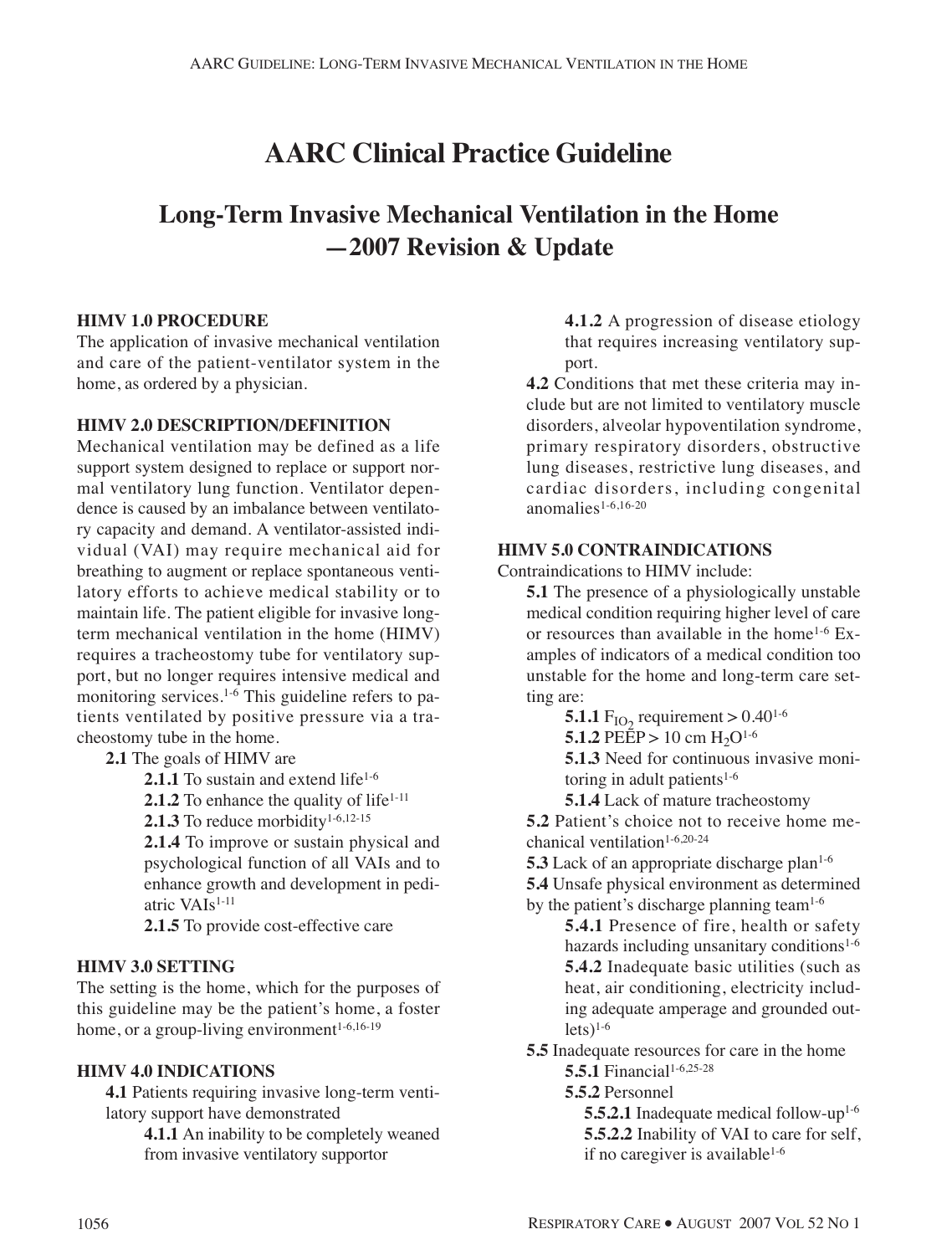**5.5.2.3** Inadequate respite care for caregivers21-23,29,30

**5.5.2.4** Inadequate numbers of competent caregivers<sup>1-6</sup> A minimum of two competent caregivers are required.

### **HIMV 6.0 HAZARDS AND COMPLICATIONS**

**6.1** Deterioration or acute change in clinical status of VAI. Although ventilator-associated complications in the home are poorly documented, experience in other sites can be extrapolated. The following may cause death or require rehospitalization for acute treatment.

> **6.1.1** Medical: Hypocapnia, respiratory alkalosis hypercapnia, respiratory acidosis, hypoxemia, barotraumas, seizures, hemodynamic instability, airway complications (stomal or tracheal infection, mucus plugging, tracheal erosion, or stenosis), respiratory infection (tracheobronchitis, pneumonia, bronchospasm, exacerbation of underlying disease, or natural course of the disease<sup>1-6,14</sup>

> **6.1.2** Equipment-related: Failure of the ventilator, malfunction of equipment, inadequate warming, and humidification of the inspired gases, inadvertent changes in ventilator settings, accidental disconnection from ventilator, accidental decannulation<sup>1-6,31-36</sup>

> **6.1.3** Psychosocial: Depression, anxiety, loss of resources (caregiver or financial), detrimental change in family structure or coping capacity1-6,21-24,29,30,37,38

#### **HIMV 7.0 LIMITATIONS**

In the home care setting, making and implementing changes in the plan of care may take longer than in a health care facility.

#### **HIMV 8.0 ASSESSMENT OF NEED**

**8.1** Determination that indications are present and contraindications are absent

**8.2** Determination that the goals listed in 2.1 can be met in the home

**8.3** Determination that no continued need exists for higher level of services

**8.4** Determination that frequent changes in the plan of care will not be needed

#### **HIMV 9.0 ASSESSMENT OF OUTCOME**

At least the following aspects of patient management and condition should be evaluated periodically as long as the patient receives HIMV

- **9.1** Implementation and adherence to the plan of care
	- **9.2** Quality of life

**9.3** Patient satisfaction

**9.4** Resource utilization

**9.5** Growth and development in the pediatric patient

**9.6** Change in prognosis

**9.7** Unanticipated morbidity, including need for higher level site of care

**9.8** Unanticipated mortality

#### **HIMV 10.0 RESOURCES**

#### **10.1** Equipment

**10.1.1** Ventilator(s)—Choice should be based on patient's clinical need. Patient's medical needs may dictate that more than one ventilator be provided.1-6

**10.1.1.1** Ventilators chosen for home care must be dependable and easy for the intended caregivers to operate; small size and lightweight are desirable.

**10.1.1.2** Mobility is frequently an essential element of the plan of care of the patient. The mechanical ventilator system chosen for such a patient should allow mobility.

**10.1.2** With portable, volume-cycled ventilators, use of the SIMV mode increases work of breathing<sup>1-6</sup>

**10.1.3** Complex and non-portable components are not recommended for HIMV but may be used to meet the needs of certain patients<sup>1-6</sup>

**10.1.3.1** Ventilators powered by external compressed gas sources are less desirable<sup>1-6</sup>

**10.1.3.2** A second ventilator should be provided for

**10.1.3.2.1** Patients who cannot maintain spontaneous ventilation for 4 or more consecutive hours<sup>1-6</sup>

**10.1.3.2.2** Patients who live in an area where a replacement ventilator cannot be provided within 2 hours<sup>1-6</sup>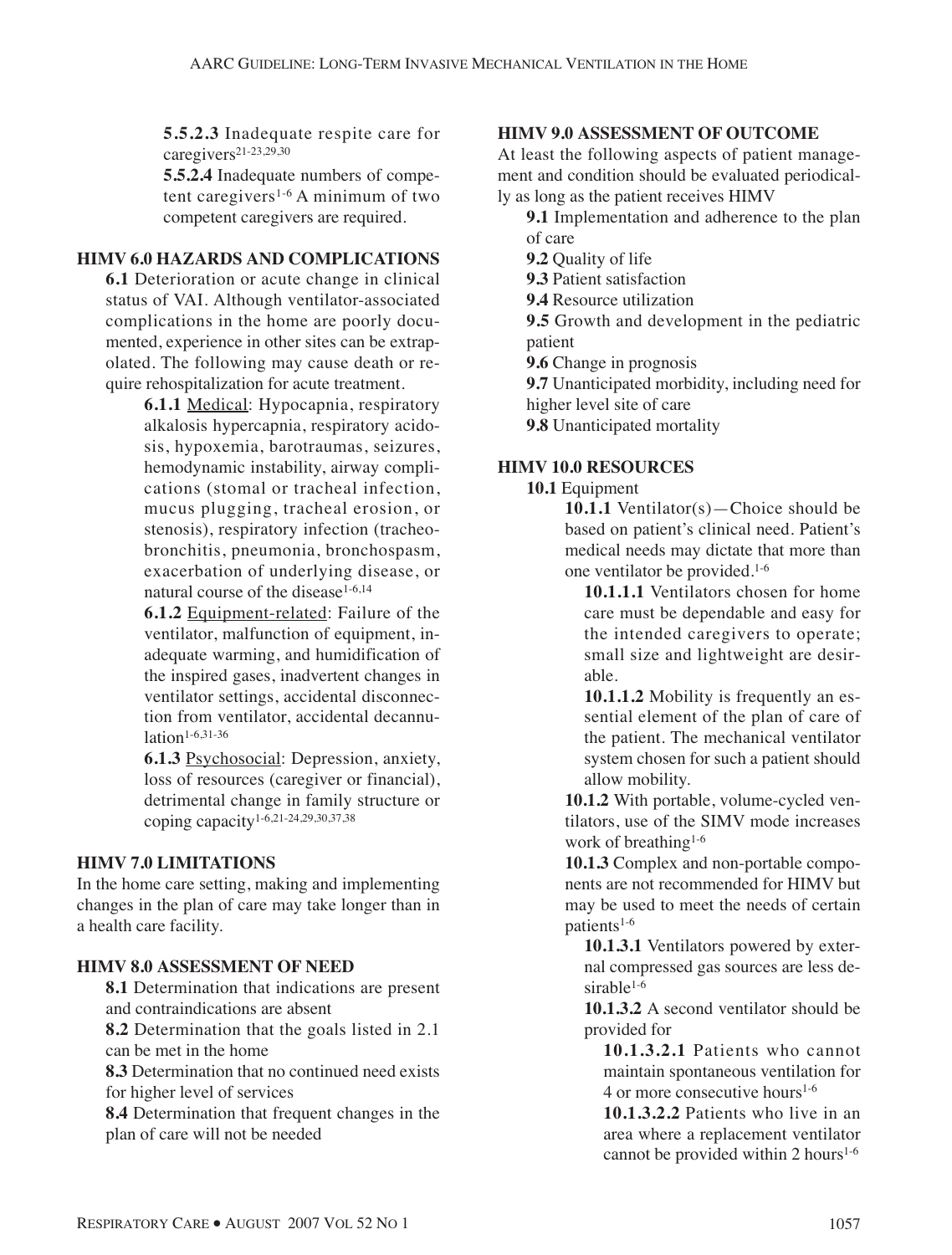**10.1.3.2.3** Patients who require mechanical ventilation during mobility as prescribed in their plan of care

**10.1.4** Preventive maintenance should be provided at the frequency recommended under manufacturer guidelines

**10.1.5** An adequate power source must be available to operate the ventilator consistent with patient needs.1-6 This may be supplied by one or more of the following methods

**10.1.5.1** Alternating current (AC) is the primary power source for most longterm care ventilators. Emergency AC power should be available in the longterm care facility.

**10.1.5.2** Direct current (DC) by external battery may be used to allow mobility and as an emergency power source. The internal battery of the ventilator should be used only for short-term use. It should not be used as a primary source of power.

**10.1.5.3** A portable generator may be recommended for the VAI if frequent power outages occur or if the home is in a remote location

#### **10.1.6** Alarms

**10.1.6.1** A patient-disconnect (eg, lowpressure or low-exhaled-volume) and a high-pressure alarm are essential.

**10.1.6.2** If patient disconnection is likely to produce a serious adverse effect, a remote alarm and a secondary alarm may be indicated. A secondary alarm may be based on chest-wall impedance and cardiac activity, exhaled volume, end-tidal  $CO<sub>2</sub>$ , or pulse oximetry with alarm capabilities<sup>3,5</sup>

**10.1.6.3** Audible alarms must be loud enough to be heard by caregivers in all areas of the home.

**10.1.7** Humidification systems are essential for invasive mechanical ventilation. The type of system used is determined by the patient's medical needs and the patient's need for mobility. It may be appropriate for the patient to use more than one type of system, based on those needs $1-3,5$ 

**10.1.7.1** Heated humidifier (temperature probes should be provided)

**10.1.7.2** Heat - moisture exchanger (HME) can be used during transport and to enhance mobility and may be used in lieu of a heated humidifier if the HME is determined to meet the patient's medical needs $1-3,5,6$ 

**10.1.8** Ventilator circuit and accessories as medically indicated

**10.1.9** Self-inflating resuscitation bag with tracheostomy attachments, oxygen port if oxygen is prescribed, and mask of appropriate size $1-3,5,6$ 

**10.1.10** Replacement tracheostomy tube of appropriate size, plus a tube one size smaller should be available at all times

**10.1.11** Suction equipment<sup> $1-3,5,6$ </sup> including a battery-powered aspirator for patients who leave the home or when indicated as an alternate source in the event of a power failure

**10.1.12** Supplemental oxygen as medically indicated<sup>1-3,5,6</sup>

**10.1.13** VAI must have an adequate means of communicating their needs/desires and have the means to summon help from their caregivers in the case of emergency3,5

**10.1.14** VAI and caregivers must have functioning phone lines so that they can contact and be contacted by medical personnel in the case of emergency

#### **10.2** Personnel

**10.2.1** Health care professionals capable of providing direct patient care and possessing demonstrated competencies to monitor and assess both the patient and equipment are essential. Health care professionals should be credentialed (RRT, CRT, RN) and/or licensed practitioners with documented knowledge and demonstrated competencies so as to:

**10.2.1.1** Understand the patient's disease, plan of care, goals, and the limitations of invasive mechanical ventilation<sup>2,3,5,6</sup>

**10.2.1.2** Assess patient's response to invasive mechanical ventilation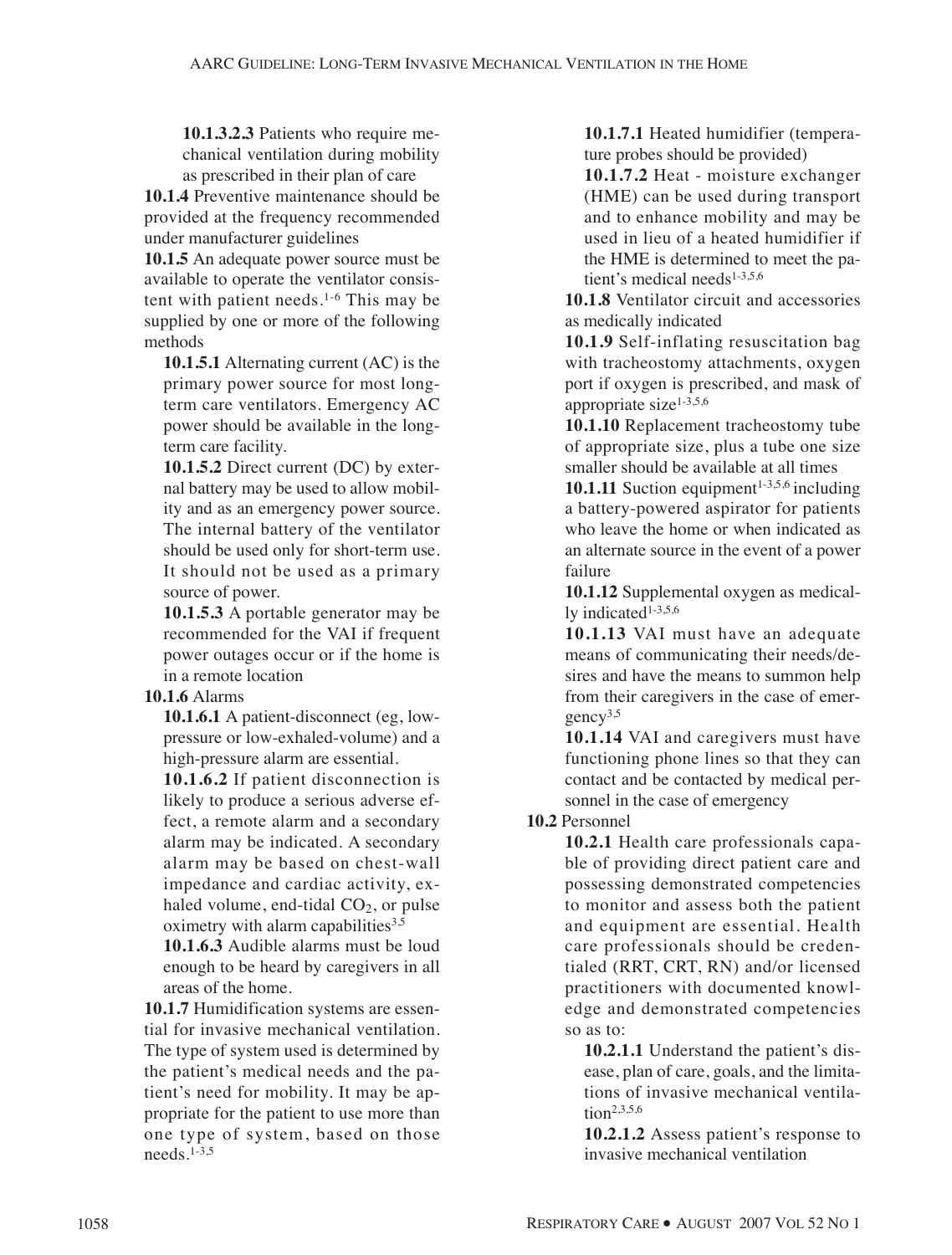**10.2.1.3** Make recommendations for changes in respiratory management of patient, including weaning as neces $s$ ary<sup>2,3,5,6</sup>

**10.2.1.4** Train and monitor lay caregivers

**10.2.1.5** Monitor patient's ongoing ventilatory status

**10.2.1.6** Communicate results of assessment to the health care team<sup>2,3,5,6</sup>

**10.2.2** Lay caregivers (family members, personal care attendants, non-credentialed health care personnel such as nurse's aides) can be taught tasks and techniques of care for a specific VAI. Appropriately trained lay caregivers must demonstrate competency in:

**10.2.2.1** Proper set up, use, troubleshooting, and routine maintenance of the equipment and supplies2,3,5,6,21,23,24,29,30,37-41

**10.2.2.2** Identification of adverse patient response to invasive mechanical ventilation<sup>2,3,5,6</sup>

**10.2.2.3** Response to the hazards of invasive mechanical ventilation<sup>2,3,5,6</sup>

10.2.2.4 Response to emergencies<sup>2,3,5,6</sup> such as

**10.2.2.4.**1 Power failure

**10.2.2.4.2** Acute life threatening events such as accidental decannulation or medical deterioration of the patient

**10.2.2.4.3** Failure of the equipment or supplies

**10.2.2.5** Appropriate infection control procedures<sup>2,3,5,6</sup>

**10.2.2.6** Use and application of any additional techniques required for ongoing care of the VAI, such as suctioning and the use of ancillary equipment<sup> $2,3,5,6$ </sup>

**10.3** Finances: HIMV can only be instituted and maintained with adequate financial resources to provide the necessary equipment and personnel to manage the patient's care2,3,5,6,25-28

#### **HIMV 11.0 MONITORING**

The frequency of monitoring should be determined by the ongoing individualized care plan and be based upon the patient's current medical condition. The ventilator settings, proper function of equipment, and the patient's physical condition should be monitored and verified: with each initiation of invasive ventilation to the patient, including altering the source of ventilation, as from one ventilator or resuscitation bag to another ventilator; with each ventilator setting change; after moving the patient (eg, from the bed to a chair); on a regular basis as specified by individualized plan of care.3 All caregivers, both professional and appropriately trained lay caregivers, should follow the care plan and implement the monitoring that has been prescribed. After being trained and evaluated on their level of knowledge and ability to respond to the VAI clinical response to each intervention, lay caregivers with documented competency may operate, perform routine maintenance tasks, monitor equipment, and perform personal care required by the VAI.

**11.1** After completing training, demonstrating competency and if directed in the VAI's plan of care, the lay caregivers should monitor the following

> **11.1.1** Patient's physical condition (may include the following: respiratory rate, heart rate, color changes, chest excursion, diaphoresis and lethargy, blood pressure, body temperature)

> **11.1.2** Ventilator settings. The frequency at which alarms and settings are to be checked should be specified in the plan of care.

**11.1.2.1** Peak pressures

**11.1.2.2** Preset tidal volume or preset pressure control

**11.1.2.3** Frequency of ventilator breaths

**11.1.2.4** Verification of oxygen concentration setting or flow rate of oxygen bled into the ventilator system

**11.1.2.5** PEEP level (if applicable)

**11.1.2.6** Appropriate humidification of inspired gases

**11.1.2.7** Temperature of inspired gases (if applicable)

**11.1.2.8** Heat-moisture exchanger (HME) function (if applicable)

**11.1.3** Equipment function<sup>3,5</sup>

**11.1.3.1** Appropriate configuration of ventilator circuit<sup>3,5</sup> **11.1.3.2** Alarm function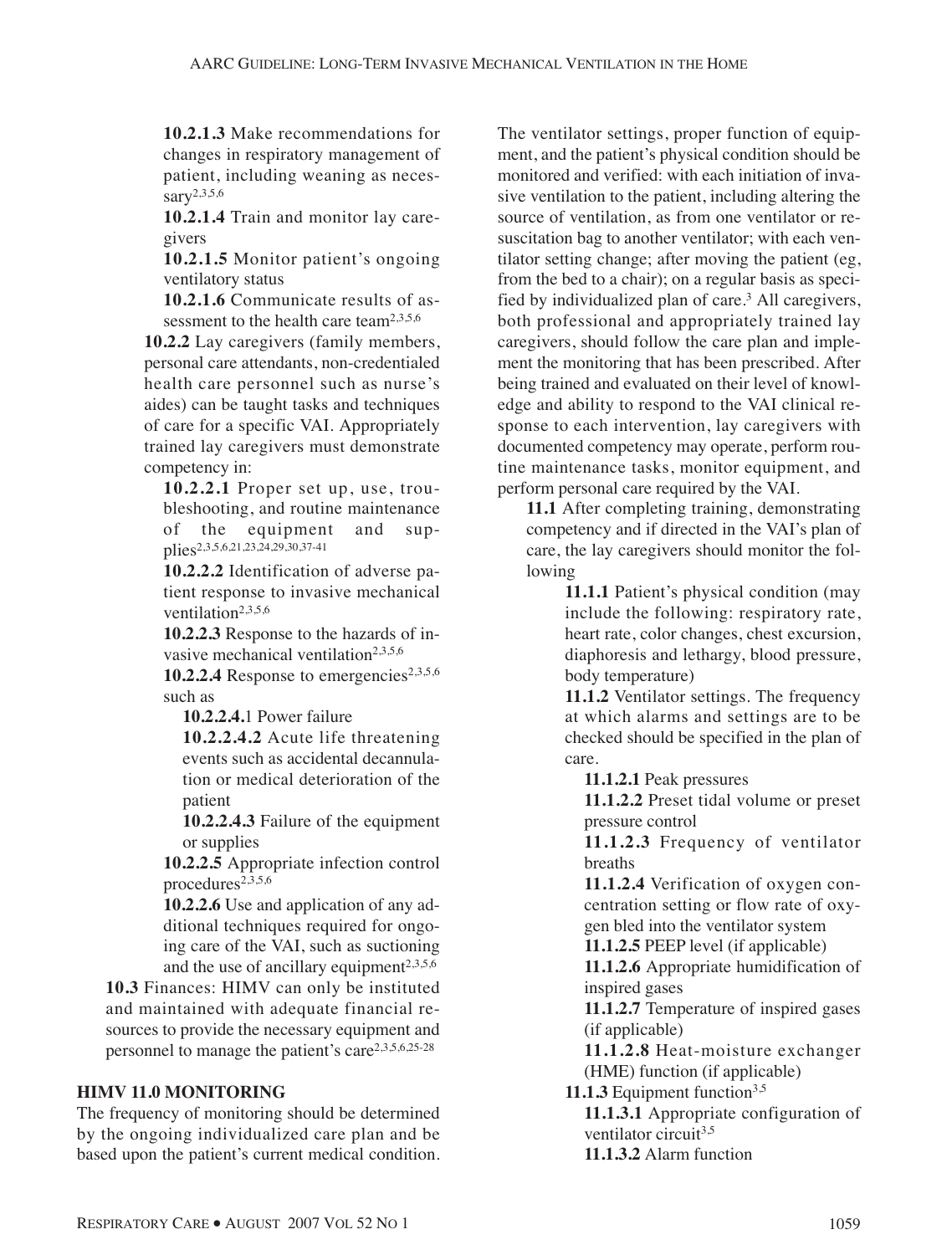**11.1.3.3** Cleanliness of filter(s)—according to manufacturer's recommendation

**11.1.3.4** Battery power level(s)—both internal and external

**11.1.3.5** Overall condition of all equipment

**11.1.3.6** Self-inflating manual resuscitator—cleanliness and function

**11.2** Health care professionals should perform a thorough, comprehensive assessment of the patient and the patient-ventilator system on a regular basis as prescribed by the plan of care. In addition to the variables listed in 11.1.1- 11.1.3.6, the health care professional should implement, monitor, and assess results of other interventions as indicated by the clinical situation and anticipated in the care plan.

> **11.2.1** Pulse oximetry—should be used to assess patients requiring a change in prescribed oxygen levels or in patients with a suspected change in condition $3,5$

**11.2.1.1** A physician's order for pulse oximetry must be obtained before oximetry testing is performed

**11.2.2** End-tidal  $CO_2$ —may be useful for establishing trends in  $CO<sub>2</sub>$  levels  $3,20$ 

**11.2.2.1** A physician's order for end tidal  $CO<sub>2</sub>$  monitoring must be obtained before end tidal  $CO<sub>2</sub>$  monitoring is performed

**11.2.3** Ventilator settings

**11.2.4** Exhaled tidal volume

**11.2.5** Analysis of fraction of inspired oxygen

**11.3** Health care professionals are also responsible for maintaining interdisciplinary communication concerning the plan of care

**11.4** Health care professionals should integrate respiratory plan of care into the patient's total care plan.2,3,5,6 Plan of care should include

> **11.4.1** All aspects of patient's respiratory care2,3,5,6

> **11.4.2** Ongoing assessment and education of the caregivers involved

#### **HIMV 12.0 FREQUENCY:**

**12.1** The frequency of ventilation (and the patient's ventilator-free time) is dictated by the patient's physiologic needs and is deter-

mined in consultation with the patient's physician.

**12.2** The frequency of assessment of the VAI and the patient-ventilator system must be noted in the evolving total care plan as determined by the health care team, in conjunction with the VAI and their caregivers.

#### **HIMV 13.0 INFECTION CONTROL**

**13.1** Both professional and lay caregivers should be aware of the potential for transmission of both chronic and acute infection from patient to caregiver and from caregiver to patient and should take the steps necessary to avoid that transmission. Aspects of avoidance include

**13.1.1** Careful hand cleansing and barrier protection when appropriate

**13.1.2** Careful disposal of medical waste **13.1.3** Maximizing protection of patient, family, and caregivers (eg, influenza immunization) and minimizing exposure to persons with acute infections (eg, limiting visitors with upper respiratory infections)

**13.2** Evidence is lacking to support an optimal plan for changing and processing ventilator circuits and ancillary equipment in the home. The standard of care in the home is that ventilator circuits need not be changed more often than once each week. However, CDC guidelines and studies from institutional settings 42-44 suggest that ventilator circuits need only be changed when visibly soiled.

#### *Revised by*

*Respiratory Home Care Focus Group: Joan Kohorst MA RRT Patricia Blakely RRT Claude Dockter RRT William Pruit MBA RRT CPFT AE-C*

Originally published in Respiratory Care 1995;40(12):1313-1320.

#### **REFERENCES**

1. Pilbeam S, Gramlich T. Long-term ventilation. In: Pilbeam S, Cairo J. Mechanical ventilation: physiological and clinical applications. St Louis: Mosby Elsevier; 2006: 473-507.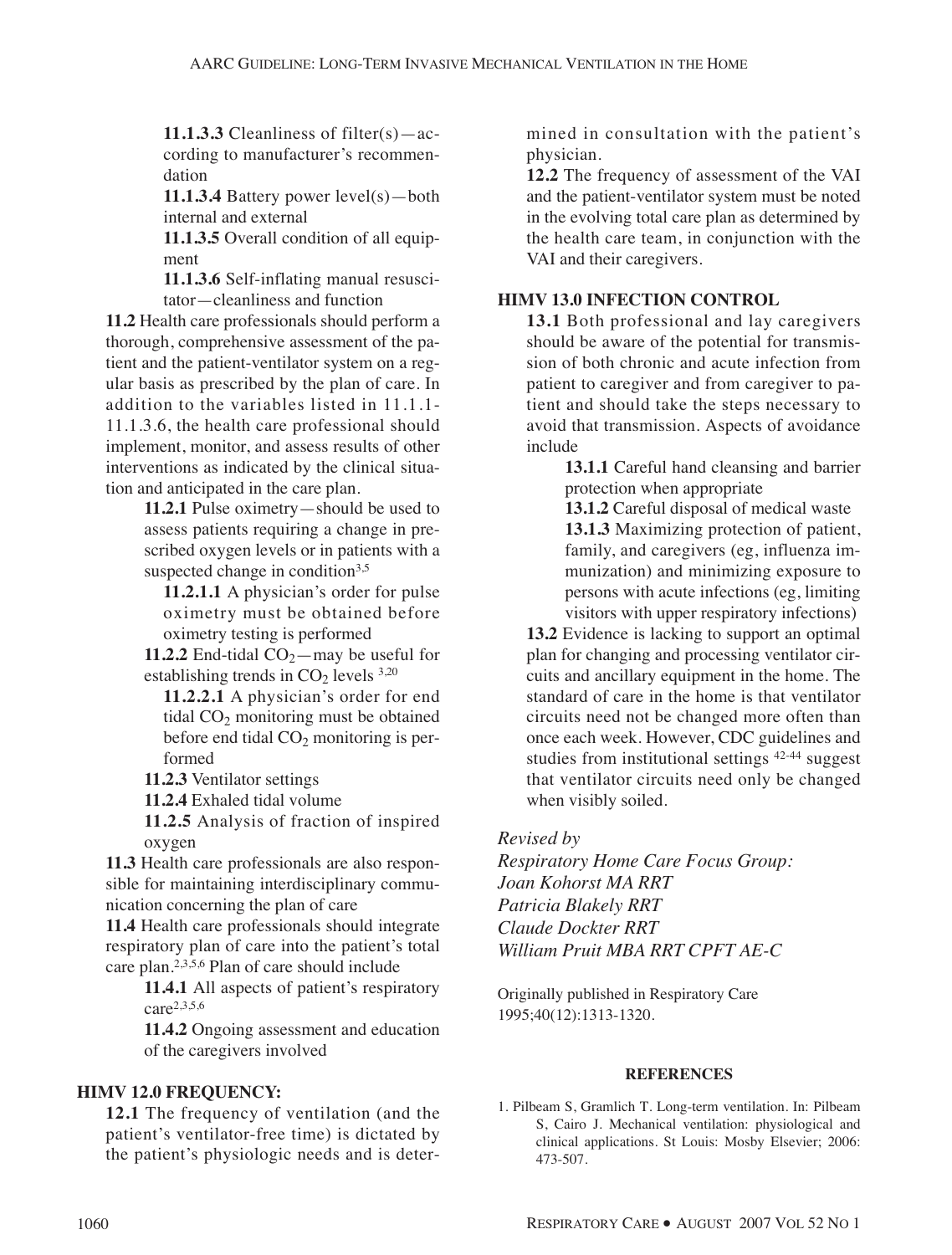- 2. Ambrosino N, Vianello A. Where to perform long-term ventilation. Respir Care Clin N Am 2002;8(3):463-478.
- 3. Make BJ, Hill NS, Goldberg AI, Bach JR, Criner GJ, Dunne PE, et al. Mechanical ventilation beyond the intensive care unit: report of a consensus conference of the American College of Chest Physicians. Chest 1998;113(5 Suppl):289S-344S.
- 4. Stuart M, Weinrich M. Protecting the most vulnerable: home mechanical ventilation as a case study in disability and medical care: report from an NIH conference. Neurorehabil Neural Repair 2001;15(3):159-166.
- 5. Kohorst J. Transitioning the ventilator-dependent patient from the hospital to home. Medscape Pulmonary Medicine 2005. [Internet]. Available at: http://www.medscape.com/viewarticle/514735. *(Last accessed Feb 20, 2007.)*
- 6. Gilmartin M. Transition from the intensive care unit to home: patient selection and discharge planning. Respir Care 1994;39(5):456-480.
- 7. Markstrom A, Sundell K, Lysdahl M, Andersson G, Schedin U, Klang B. Quality-of-life evaluation of patients with neuromuscular and skeletal diseases treated with noninvasive and invasive home mechanical ventilation. Chest 2002;122(5):1695-1700.
- 8. Goldstein RS, Psek JA, Gort EH. Home mechanical ventilation: demographics and user perspectives. Chest 1995;108(6):1581-1586.
- 9. Brooks D, King A, Tonack M, Simson H, Gould M, Goldstein R. User perspectives on issues that influence the quality of daily life of ventilator-assisted individuals with neuromuscular disorders. Can Respir J 2004;11(8):547-554.
- 10. Douglas SL, Daly BJ, Gordon N, Brennan PF. Survival and quality of life: short-term versus long-term ventilator patients. Crit Care Med 2002;30(12):2655-2662.
- 11. Chelluri L, Im KA, Belle SH, Schulz R, Rotondi AJ, Donahoe MP, et al. Long-term mortality and qualty of life after prolonged mechanical ventilation. Crit Care Med 2004;32(1):61-69.
- 12. Douglas SL, Daly BJ, Brennan PF, Harris S, Nochomovitz M, Dyer MA. Outcomes of long-term ventilator patients: a descriptive study. Am J Crit Care 1997;6(2):99- 105.
- 13. Im K, Belle SH, Schulz R, Mendelsohn AB, Chelluri L; QOL-MV Investigators. Prevalence and outcomes of caregiving after prolonged  $(\geq 48$  hours) mechanical ventilation in the ICU. Chest 2004;125(2):597-606.
- 14. Douglas SL, Daly BJ, Brennan PF, Gordon NH, Uthis P. Hospital readmission among long-term ventilator patients. Chest 2001;120(4):1278-1286.
- 15. Douglas SL, Daly BJ. Caregivers of long-term ventilator patients: physical and psychological outcomes. Chest 2003;123(4):1073-1081.
- 16. Make BJ, Gilmartin ME. Mechanical ventilation in the home. Crit Care Clin 1990;6(3):785-796.
- 17. Rouault S. [Education of the families of patients receiving domiciliary ventilation.] Rev Mal Respir 2005;22(3):461-465. *(Article in French)*
- 18. Gonzalez J, Macey J, Cracco C, Similowski T, Derenne JP. [Initiation and management of home mechanical ventilation.] Rev Mal Respir 2004;21(4 pt 1):783-790. *(Article in French)*
- 19. Glass C, Grap MJ, Battle G. Preparing the patient and family for home mechanical ventilation. Medsurg Nurs 1999;8(2):99-101,104-107.
- 20. MacIntrye N, Cook D, Ely E Jr, Epstein S, Fink J, Heffner JE, et al. Evidence-based guidelines for weaning and discontinuing ventilatory support: a collective task force facilitated by the American College of Chest Physicians; the American Association for Respiratory Care; and the American College of Critical Care Medicine. Chest 2001;120(6 Suppl):375S-395S.
- 21. Lehoux P, Saint-Arnaud J, Richard L. The use of technology at home: what patient manuals say and sell vs. what patients face and fear. Sociol Health Illn 2004;26(5):617-644.
- 22. Lindahl B, Sandman PO, Rasmussen BH. On becoming dependent on home mechanical ventilation. J Adv Nurs 2005;49(1):33-42.
- 23. Lindahl B, Sandman PO, Rasmussen BH, On being dependent on home mechanical ventilation: depictions of patients' experiences over time. Qual Health Res 2006;16(7):881-901.
- 24. Beach SR, Schulz R, Williamson GM, Miller LS, Weiner MF, Lance CE. Risk factors for potentially harmful informal caregiver behavior. J Am Geriatr Soc 2005;53(2):255-261.
- 25. Ely EW, Baker AM, Evans GW, Haponik EF. The distribution of costs of care in mechanically ventilated patients with chronic obstructive pulmonary disease. Crit Care Med 2000;28(2):408-413.
- 26. Guber A, Morris E, Chen B, Israel S. First experience with the home-care management system for the respiratory patients in Israel. Isr Med Assoc J 2002;4(6):418-420.
- 27. Lewarski JS. Home mechanical ventilation update. AARC-Times 2005;29(9):4-8.
- 28. Kurek CJ, Cohen IL, Lambrinos J, Minatoya K, Booth FV, Chalfin DB. Clinical and economic outcome of patients undergoing tracheostomy for prolonged mechanical ventilation in New York state during 1993: analysis of 6,353 cases under diagnosis-related group 483. Crit Care Med 1997;25(6):983-988.
- 29. Parra MM. Nursing and respite care services for ventilatorassisted children. Caring 2003;22(5):6-9.
- 30. Carnevale FA, Alexander E, Davis M, Rennick J, Troini R. Daily living with distress and enrichment: the moral experience of families with ventilator-assisted children at home. Pediatrics 2006;117(1):e48-e60.
- 31. Amin RS, Fitton CM. Tracheostomy and home ventilation in children. Semin Neonatol 2003;8(2):127-135.
- 32. Boyer A, Thiery G, Lasry S, Pigne E, Salah A, de Lassence A, et al. Long-term mechanical ventilation with hygroscopic heat and moisture exchangers used for 48 hours: a prospective clinical, hygrometric, and bacteriologic study. Crit Care Med 2003;31(3):823- 829.